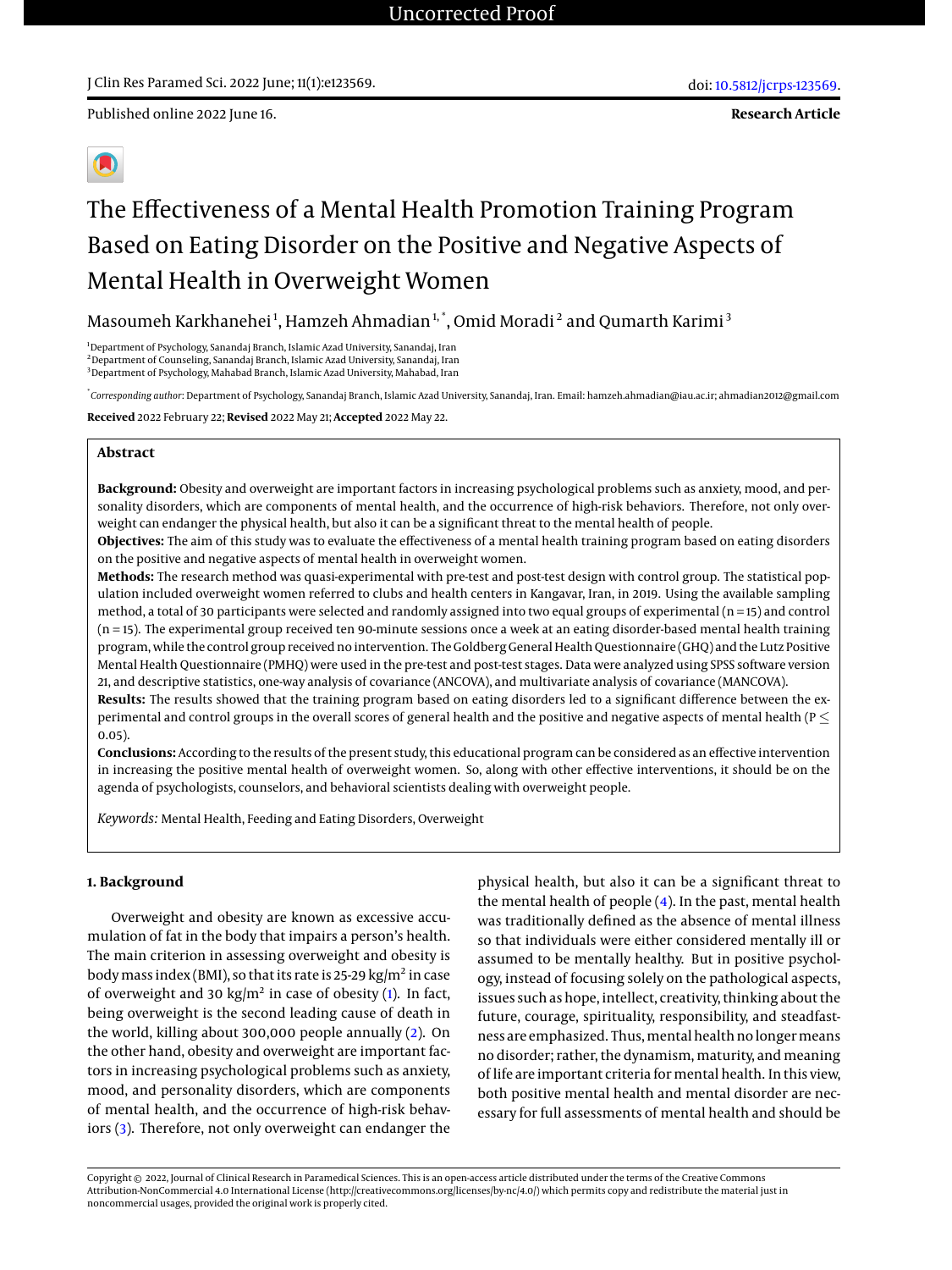integrated into research.

There are two common theories about the components of positive mental health: the idea that pleasure and happiness deal with positive emotions and high life satisfaction, while another belief that is based on health, focuses on the optimal functioning of the individual in daily life. Considering both approaches, positive mental health can be defined as the existence of general emotional, mental, and social health [\(5\)](#page-6-4).

One of the concepts associated with obesity and overweight, which subsequently endangers women's mental health, is eating disorders, which cause problems in physical and mental health of people and disrupt their quality of life. From a psychological point of view, eating disorders occur in young people who suffer from inner turmoil and are preoccupied with physical issues and turn to food to feel relaxed  $(6)$ . The most common eating disorders in women include nervous anorexia, bulimia nervosa, and overeating. The prevalence of these disorders and related problems such as low self-esteem, sadness and boredom, low satisfaction with mental image, depression, anger, and anxiety associated with it has increased dramatically in the last 30 years and is still increasing [\(7\)](#page-6-6). Therefore, eating disorders and subsequent overweight and obesity can be associated with a decrease in mental health in vulnerable groups, especially women.

According to several studies, obesity reduced the level of general health and increased stress, but weight loss increased general health  $(8, 9)$  $(8, 9)$  $(8, 9)$ . In their studies,  $(10)$  concluded that psychological well-being training was effective in all aspects of mental health (physical complaint, obsession and compulsion, sensitivity, anxiety, aggression, morbid fear, paranoid thoughts, psychosis, overall symptom ratio, distress ratio, and some of morbid symptoms) except depression and that this type of intervention was effective in improving students' mental health. Fanaei [\(11\)](#page-7-3) also found that cognitive-behavioral therapy in a group manner improved mental health and psychological resilience of overweight people, Issazadegan et al. [\(12\)](#page-7-4) found that cognitive-behavioral therapy was effective in improving mental health and increasing the self-efficacy of women with obesity. Pirayesh et al. [\(13\)](#page-7-5) showed that teaching weight lossmethods with participation and family involvement was effective in weight loss and improving health and brought about self-satisfaction. Mohammadi and Vafai Moghaddam [\(14\)](#page-7-6) stated that women with low mental health respond to their emotional disturbances by increasing eating disorders, and as a result of these behaviors, the risk of obesity in these people increases, and eventually weight loss becomes difficult. Ruffault et al. showed that mindfulness-based intervention was effective on healthrelated behaviors in overweight and obese women [\(15\)](#page-7-7).

Madadi and Chinave showed that cognitive-behavioral group therapy had a positive effect on improving eating habits and mental health of overweight people, and it was an effective way to lose weight and treat obesity  $(16)$ . There are various methods to improve the physical and mental characteristics of overweight and obese people. This integrated treatment plan considers several psychological factors in weight gain, including self-objectification, experiential avoidance, perfectionism, body image concern, as well as eating disorders. As a result, it helps overweight and obese people with their eating behavior. Weight and weight-related experiences aim to raise the level of mental health, make a healthier and more acceptable relationship with yourself and others, perform committed actions in line with the important values of life, increase emotion regulation, reduce negative self-talk, and reduce anxiety about body image [\(17\)](#page-7-9).

# **2. Objectives**

Physical and mental health of members of society plays an effective role in advancing the individual and social goals of a country. Thus, considering the limited studies in this field in Iran and the significant number of overweight and obese women in Iran, this study aimed to investigate the effect of mental health promotion training program based on eating disorders on the positive and negative aspects of mental health of overweight women.

#### **3. Methods**

The present study is a quasi-experimental pretestposttest with a control group. The statistical population of the study was overweight women in Kangavar, Iran, who had referred to the sports clubs and health centers in 2019. According to previous studies and considering  $\alpha$  = 0.05 and  $\beta$  = 0.20, the sample size for each group was determined as 15, considering the possible loss of 20%. Using the Random Allocation Software, 30 subjects who met the inclusion criteria were randomly divided into two equal groups of intervention and control. The allocation of subjects was performed by a blinded person not involved in any stages of the study. Also, subjects and data analyzers were blind to allocation.

Inclusion criteria for entering the research were: willingness to participate in research, female gender, age range 50 - 18 years, BMI  $\geq$  28, a minimum of basic literacy, and the lack of psychological disorders requiring medication based on the fifth edition of the diagnostic and statistical manual of mental disorders (DSM-5). Exclusion criteria included non-response to more than 20% of the questions,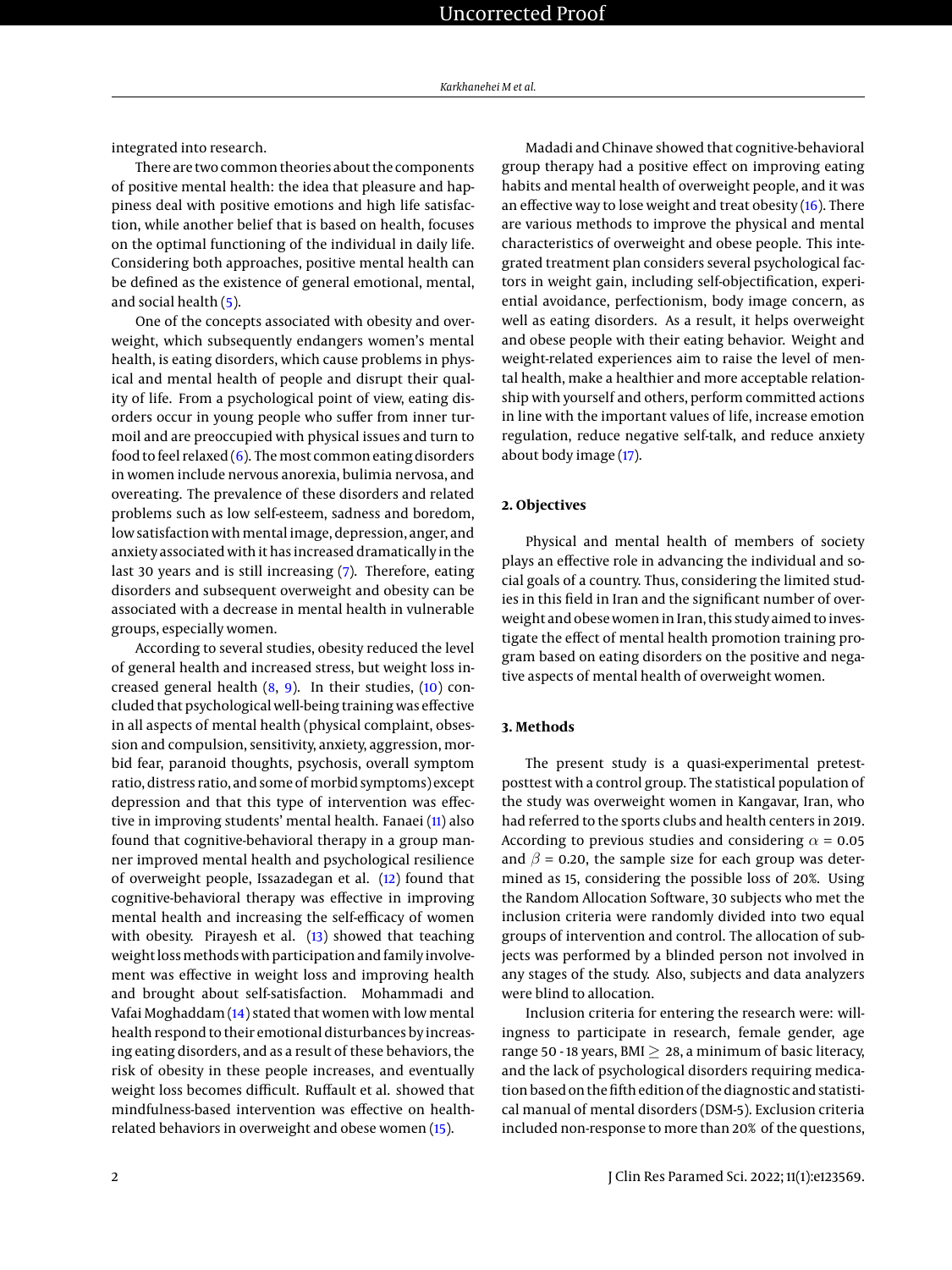absence from more than two training sessions, and simultaneous participation in other treatment programs.

This study was based on a combination of cognitivebehavioral therapy guidelines, acceptance and commitment, and dialectical behavior therapy. The necessary permission was obtained from the ethics committee of the Islamic Azad University of Sanandaj. To conduct the study, the study aims were explained to all participants, and a written consent was obtained. We also assured the confidentiality of the participants' information and requested the participants to read the questions carefully and select the answer that seems more appropriate.

The participants in the intervention group received ten sessions (90-minute) of eating disorder-based mental health training program once a week by the researcher who had previously participated in the relevant training courses, but the control group received no intervention. After the sessions, post-test was performed in both groups. The content of this training program is briefly presented in [Table 1.](#page-3-0) To measure the positive and negative components of mental health, we used the 28-item Goldberg General Health Questionnaire (GHQ) and the nine-item Lutz Positive Mental Health Questionnaire (PMHQ) [\(18,](#page-7-10) [19\)](#page-7-11). The 28 question form of the Mental Health Questionnaire was designed by implementing factor analysis on its long form [\(20\)](#page-7-12). The questions in this questionnaire examine a person's mental state in the last month and include symptoms such as abnormal thoughts and feelings and aspects of observable behavior that emphasize the here and now situation. The 28-item GHQ consists of four sub-tests, each of which has seven questions. The questions of each subtest are listed in order as follows: questions 1 to 7 are related to the physical symptoms subtest; questions 8 to 14 are related to the anxiety and insomnia subtest; questions 15 to 21 are related to the social dysfunction subtest; and questions 22 to 28 are related to the depression subtest. All items of the GHQ have four options and there are two types of scoring methods for these options. In the first method, the test options are scored as (1, 1, 0, and 0), and as a result, the individual score will vary from zero to 28. The second method is the Likert scoring method, according to which the test options are scored as (1, 2, 3, and 4), and as a result, a person's total score will vary from zero to 84. In both methods of scoring, a lower score indicates better mental health. Goldberg and Williams [\(18\)](#page-7-10) reported that the reliability of this questionnaire by the split–half method was 0.95. After administering the questionnaire to 72 students in Hong Kong, Chan (1985) reported an internal consistency coefficient of the questionnaire using the Cronbach's alpha method of 0.93 [\(21\)](#page-7-13). Robinson and Price asked 103 patients who had previously had a heart attack to complete a GHQ twice at 8-month intervals [\(20\)](#page-7-12). Analysis of

the results showed a reliability coefficient of 0.90. Taghavi evaluated the reliability of the GHQ based on three methods of test–retest, split-half, and Cronbach's alpha, which obtained reliability coefficients of 0.93, 0.70, and 0.90, respectively [\(22\)](#page-7-14). In this study, the reliability of the questionnaires by Cronbach's alpha was calculated as 0.7. Also, concurrent validity and factor analysis methods were used to evaluate the validity of the mental health questionnaire.

## *3.1. Positive Mental Health Questionnaire*

This nine-item questionnaire was first developed by Lukat et al. [\(19\)](#page-7-11). The questions, according to the general definition of positive mental health, are behavior-oriented and personal-oriented. Person-oriented questions emphasize the stability of a person's overall personality patterns in many situations, while behavior-oriented questions emphasize the pattern of person's behavior in different situations. It also measures internal factors such as emotional factors and psychological factors compared to external factors such as social support and cooperation. The final version, presented by Lukat et al. [\(19\)](#page-7-11) is reduced to nine questions, rated on a Likert scale from 1 (incorrect) to 4 (correct). The positive mental health scale has a positive correlation with life satisfaction ( $r = 0.75$ ) because high scores indicate higher satisfaction. The reliability of test-retest in samples 1, 2, and 3 was 0.81, 0.77, and 0.74, respectively, and Cronbach's alpha coefficient between different groups was between 0.82 and 0.93. Discriminant validity was also evaluated and confirmed [\(19\)](#page-7-11). The validity of this questionnaire was confirmed in Iran by Naghavi et al. [\(23\)](#page-7-15).

To analyze the data, SPSS software version 21 and to remove the pre-test effect, MBox, Lambday Wilkes, univariate and multivariate covariance were used. A P-value < 0.05 indicated a statistically significant difference.

### **4. Results**

The mean and standard deviation of age in the experimental group was  $42.12 \pm 0.91$  and in the control group was  $40 \pm 1.41$  years. Descriptive findings related to pre-test and post-test scores of variables in the experimental and control groups are shown in [Table 2.](#page-4-0) The results of statistical assumptions showed that both preconditions for equality of variance (using Levene's Test and normality using the Shapiro-wilk Test) were established ( $P > 0.05$ ), so the use of ANCOVA was recognized as unobstructed. As shown in [Ta](#page-4-1)[ble 3,](#page-4-1) the results showed a significant difference between the adjusted means of general health scores of the subjects in the experimental and control groups ( $F = 20.993$ ;  $P < 0.001$ ). Based on the eta coefficient of 43.7% (0.437), the variance of general health is explained by independent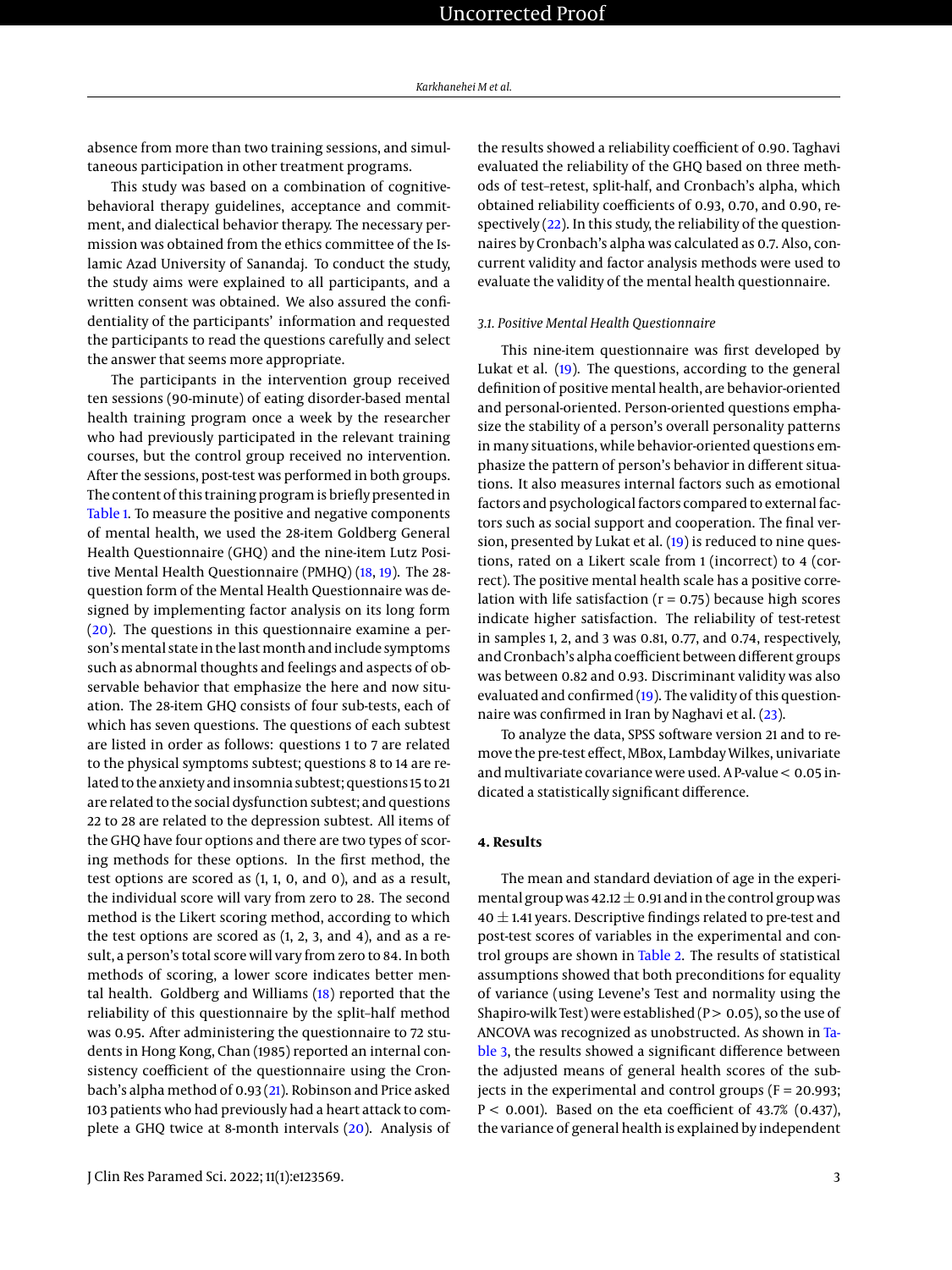<span id="page-3-0"></span>

|                                               | Table 1. Summary of the Mental Health Promotion Training Package on the Positive and Negative Aspects of Mental Health                                                                                                                                                                                |                                                                                                                                                                                                    |  |  |  |
|-----------------------------------------------|-------------------------------------------------------------------------------------------------------------------------------------------------------------------------------------------------------------------------------------------------------------------------------------------------------|----------------------------------------------------------------------------------------------------------------------------------------------------------------------------------------------------|--|--|--|
| Meetings                                      | <b>Content of Meetings</b>                                                                                                                                                                                                                                                                            | <b>Targets</b>                                                                                                                                                                                     |  |  |  |
| Session 1 (introduction)                      | Introduce participants to each other; Explain the<br>concepts of Self-Objectification; Experiential<br>Avoidance; Perfectionism; Body Image Concern                                                                                                                                                   | Familiarity with concepts                                                                                                                                                                          |  |  |  |
| Session 2 (automatic thoughts)                | Describing negative automatic thoughts and thought<br>cycle, excitement, and behavior; expressing all kinds<br>of distortions about body image; taking notes of<br>negative emotions about each member's appearance;<br>identifying problematic assumptions and replace<br>them with logical thoughts | (1) Identify cognitive errors; (2) Contention training<br>and the effects of contention with cognitive errors; (3)<br>Training of event. Belief, and consequence                                   |  |  |  |
| Session 3 (avoidance)                         | Examining avoidances such as avoid certain social<br>situations, familiarity with ineffective strategies of<br>members in the face of body image, discover how to<br>avoid each member, and create a ladder of success for<br>the encounter                                                           | Training of learning the coordination step (readiness,<br>action, confrontation, and pleasure)                                                                                                     |  |  |  |
| Session 4 (excitement)                        | Familiarity with primary and secondary emotions,<br>how primary and secondary emotions work,<br>discussing the participants' emotions, observing and<br>describing the emotions combined with the role of<br>positive self-talk, and overcoming barriers to healthy<br>emotions                       | (1) Naming emotions and paying attention to their<br>performance; (2) Observing emotions and positive<br>self-talk                                                                                 |  |  |  |
| Session 5 (behavioral relaxation strategies)  | Reviewing the previous session, deciding to stay away<br>from the emotional mind, creating interaction<br>between thoughts and emotions, ability to solve<br>problems to achieve a superior result, distractions,<br>and self-relaxation strategies by using of five senses to<br>cope with distress  | (1) Making decisions to empower; (2) Reducing<br>cognitive vulnerability; (3) Problem solving ability; (4)<br>Ability to tolerate distress                                                         |  |  |  |
| Session 6 (experience evaluation)             | Reviewing the previous session, discussing<br>experiences and evaluating them, making creative<br>helplessness, getting feedback and providing<br>homework                                                                                                                                            | (1) Reviewing the methods of self-control by the<br>authorities; (2) Eating with attention and awareness<br>using metaphorical concepts.                                                           |  |  |  |
| Session 7 (control)                           | Reviewing the previous session, introducing control<br>as an issue, learning about the inside and outside<br>world and pure and impure feelings, getting feedback<br>and providing homework                                                                                                           | (1) Introducing the desire as an alternative to control;<br>(2) Training behavioral commitment                                                                                                     |  |  |  |
| Session 8 (cognitive defusion)                | Reviewing the previous session, creating a defusion,<br>examining unpleasant thoughts as reality, getting<br>feedback and providing homework                                                                                                                                                          | Behavioral commitments (expressing the concept of<br>commitment and desire)                                                                                                                        |  |  |  |
| Session 9 (determining values and acceptance) | Familiarity with the concept of self-conceptualization<br>and awakening the self-observer, identifying values,<br>and taking committed action for the self-observer                                                                                                                                   | (1) Talking about self and self-observer; (2) Expressing<br>the difference between values and goals; (3) The<br>concept of commitment, desire, and determining<br>appropriate patterns with values |  |  |  |
| Session 10 (end of sessions)                  | Reviewing the previous session, answering the<br>participants' questions, and conducting a post-test                                                                                                                                                                                                  | Discussing the experiences of the participants in this<br>course and how to use these experiences in the long<br>run                                                                               |  |  |  |

variables, i.e., mental health promotion training based on eating disorders. Therefore, training in a mental health promotion program based on eating disorders affected the general health of overweight women in the experimental group in the post-test [\(Table 4\)](#page-5-0).

Also, based on the results of Box's M test ( $F = 2.455$ ; P = 0.006) and violation of the assumption of homogeneity of variance-covariance matrix, the results of Wilks Lambda test were cited [\(Table 5\)](#page-5-1). The results also showed that according to F ratios and significant levels, there was a significant difference between the adjusted mean scores of the experimental group in the components of anxiety and depression in the post-test of the experimental group with the control group. Therefore, teaching a mental health promotion program based on eating disorders affected four components of general health (physical symptoms, anxiety, social dysfunction, and depression). The effect of this educational program on the variables of physical symptoms, anxiety, social dysfunction, and depression were 0.01%, 30.1%, 12.8%, and 25.4%, respectively [\(Table 6\)](#page-5-2). As shown in [Table 6,](#page-5-2) according to the values of  $P < 0.001$ and  $F = 5.519$ , there was a significant difference between the adjusted means of positive mental health scores of both groups. Therefore, this training program increased the mental health of overweight women in the experimental group by 17%.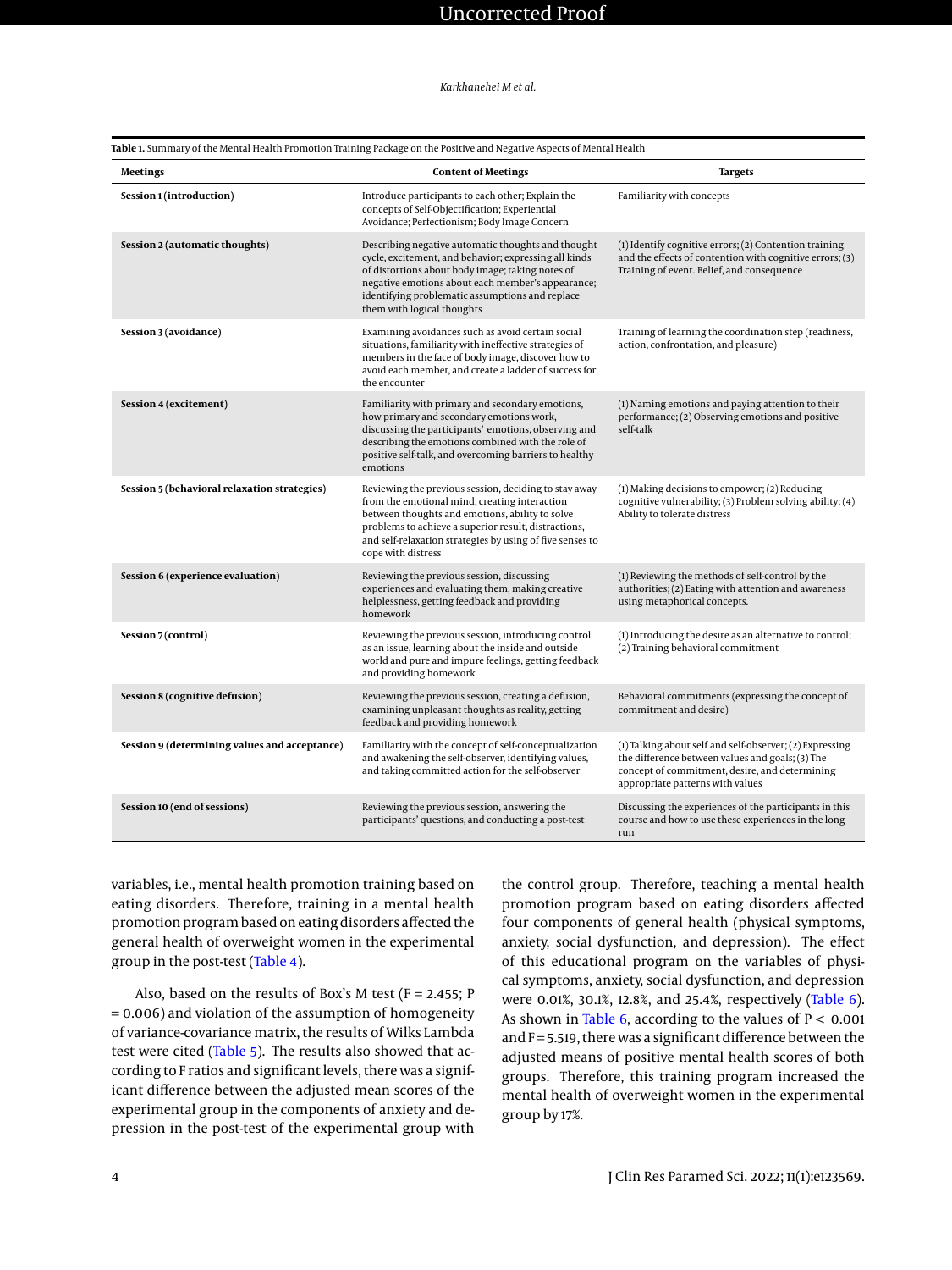# Uncorrected Proof

#### *Karkhanehei M et al.*

<span id="page-4-0"></span>**Table 2.** Descriptive Indicators of Participants' Scores in the Experimental Group Under the Training Program Based on Eating Disorder (n = 15) and the Control Group (n = 15) in General Health and Four Components of Physical Symptoms, Anxiety, Social Dysfunction, and Depression and Aspects of Positive and Negative Health

| <b>Groups Levels</b>    |                                                                                                       |    | Mean $\pm$ Standard Deviation |                   | Sh-w         | <b>Sig</b>          |       |
|-------------------------|-------------------------------------------------------------------------------------------------------|----|-------------------------------|-------------------|--------------|---------------------|-------|
| Experimental            |                                                                                                       |    |                               |                   |              |                     |       |
|                         | Pre-test of general health                                                                            |    |                               | $27.93 \pm 10.83$ |              | 0.898               | 0.87  |
|                         | Post-test of general health                                                                           |    |                               | $24.33 \pm 9.37$  |              | 0.940               | 0.386 |
|                         | Pre-test of physical symptoms                                                                         |    |                               | $6.66 \pm 3.28$   |              | 0.971               | 0.871 |
|                         | Post-test of physical symptoms                                                                        |    |                               | $6.33 \pm 2.94$   |              | 0.962               | 0.725 |
| Pre-test of anxiety     |                                                                                                       |    |                               | $6.60 \pm 3.22$   |              | 0.834               | 0.10  |
| Post-test of anxiety    |                                                                                                       |    |                               | $5.86 \pm 2.55$   |              | 0.862               | 0.026 |
|                         | Pre-test of social dysfunction                                                                        |    |                               | $8.73 \pm 2.52$   |              | 0.940               | 0.376 |
|                         | Post-test of social dysfunction                                                                       |    |                               | $8 \pm 2.10$      |              | 0.910               | 0.134 |
| Pre-test of depression  |                                                                                                       |    |                               | $4.66 \pm 3.69$   |              | 0.828               | 0.009 |
| Post-test of depression |                                                                                                       |    |                               | $4.13 \pm 3.04$   |              | 0.850               | 0.017 |
|                         | Pre-test of positive mental health                                                                    |    |                               | 22.40 $\pm$ 4.68  |              | 0.917               | 0.174 |
|                         | Post-test of positive mental health                                                                   |    |                               | $30.06 \pm 8.29$  |              | 0.944               | 0.432 |
| Control                 |                                                                                                       |    |                               |                   |              |                     |       |
|                         | Pre-test of general health                                                                            |    |                               | $27.06 \pm 12.13$ |              | 0.910               | 0.136 |
|                         | Post-test of general health                                                                           |    |                               | $33.53 \pm 14.77$ |              | 0.931               | 0.280 |
|                         | Pre-test of physical symptoms                                                                         |    |                               | $9.06 \pm 4.62$   |              | 0.914               | 0.157 |
|                         | Post-test of physical symptoms                                                                        |    |                               | $8.66 \pm 4.18$   |              | 0.921               | 0.201 |
| Pre-test of anxiety     |                                                                                                       |    |                               | $8.06 \pm 4.66$   |              | 0.955               | 0.611 |
| Post-test of anxiety    |                                                                                                       |    |                               | $7.86 \pm 3.94$   |              | 0.961               | 0.712 |
|                         | Pre-test of social dysfunction                                                                        |    |                               | $9.80 \pm 4.44$   |              | 0.909               | 0.132 |
|                         | Post-test of social dysfunction                                                                       |    |                               | $9.66 \pm 4.46$   |              | 0.897               | 0.87  |
| Pre-test of depression  |                                                                                                       |    |                               | $7.26 \pm 4.43$   |              | 0.930               | 0.271 |
| Post-test of depression |                                                                                                       |    |                               | $7.33 \pm 4.23$   |              | 0.919               | 0.187 |
|                         | Pre-test of positive mental health                                                                    |    |                               | $23.66 \pm 7.35$  |              | 0.902               | 0.101 |
|                         | Post-test of positive mental health                                                                   |    |                               | $26.33 \pm 6.71$  |              | 0.916               | 0.166 |
|                         |                                                                                                       |    |                               |                   |              |                     |       |
|                         | <b>Table 3.</b> Testing the Between-Subject Effects (Dependent Variable: General Health) <sup>a</sup> |    |                               |                   |              |                     |       |
| Source                  | <b>Total Squares</b>                                                                                  | df | <b>Mean Squares</b>           | F                 | $\mathbf{P}$ | Partial Eta Squared |       |

<span id="page-4-1"></span>**Pre- test** 4228.121 1 4228.121 4228.121 2004.713<sup>\*\*</sup> 0.001 0.987 **Groups** 44.277 1 44.277 44.277 20.993\*\* 0.001 0.437

a<sub>\*\*</sub>Significance level of 0.01.

#### **5. Discussion**

Many overweight and obese women suffer from eating disorders. Eating disorders-based mental health promotion training program is an effective way to improve psychological characteristics and increase positive mental health. The present study was conducted to determine the effectiveness of a mental health promotion training pro-

**Error** 56.945 27 2.109

gram based on eating disorders on the positive and negative aspects of mental health in overweight women. The results showed that training to promote mental health based on eating disorders improved general health of overweight women.

The results obtained in this study are consistent with those obtained by Magallares et al. [\(9\)](#page-7-1) and Pirayesh et al.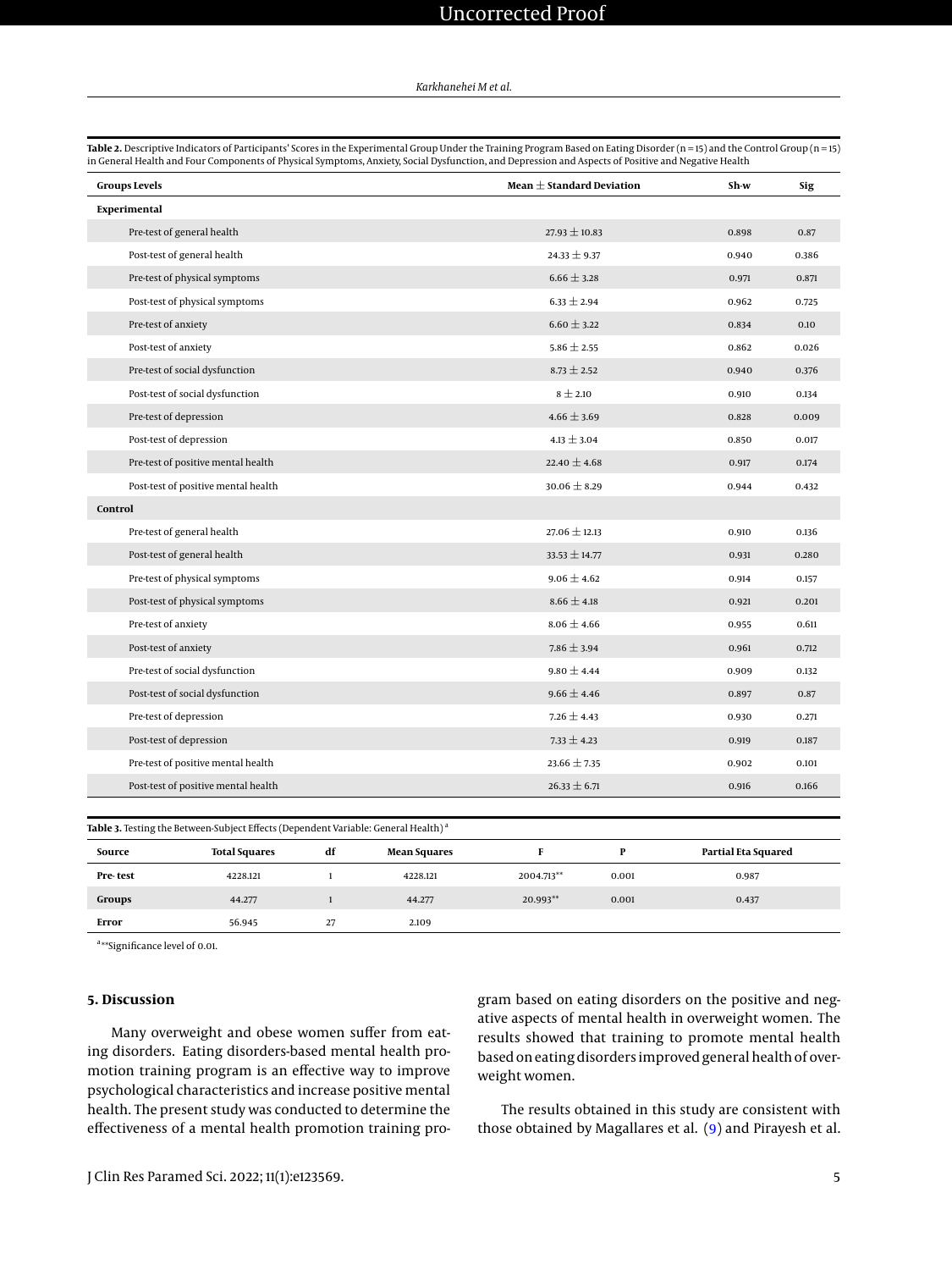*Karkhanehei M et al.*

<span id="page-5-1"></span><span id="page-5-0"></span>

|                        | Table 4. Summary of MANCOVA Results                                                        |               |       |                     |           |                |              |       |                     |
|------------------------|--------------------------------------------------------------------------------------------|---------------|-------|---------------------|-----------|----------------|--------------|-------|---------------------|
| <b>Tests</b>           |                                                                                            | <b>Values</b> |       |                     | F         | df1            | df2          | Sig   | Partial Eta Squared |
| levels                 |                                                                                            |               |       |                     |           |                |              |       |                     |
| Pillai's Trace         |                                                                                            | 0.528         |       |                     | 5.865**   | $\overline{4}$ | 21           | 0.002 | 0.528               |
| Wilks' Lambda          |                                                                                            | 0.472         |       |                     | 5.865**   | $\overline{4}$ | 21           | 0.002 | 0.528               |
| <b>Hotelling Trace</b> |                                                                                            | 1.117         |       |                     | $5.865**$ | $\overline{4}$ | 21           | 0.002 | 0.528               |
|                        | Roy's Largest Root                                                                         | 1.117         |       |                     | 5.865**   | $\overline{4}$ | 21           | 0.002 | 0.528               |
|                        | Table 5. Summary Test of Between-Subject Effects                                           |               |       |                     |           |                |              |       |                     |
|                        | <b>Source of Dependent Variables</b>                                                       |               | SS    | dfı                 | df2       | MS             | F            | P     | Partial Eta Squared |
| Groups                 |                                                                                            |               |       |                     |           |                |              |       |                     |
|                        | Physical symptoms                                                                          |               | 0.061 | $\mathbf{1}$        | 24        | 0.061          | 0.239        | 0.629 | 0.010               |
| Anxiety                |                                                                                            |               | 5.002 | $\mathbf{1}$        | 24        | 5.002          | 10.336**     | 0.004 | 0.301               |
|                        | Social dysfunction                                                                         |               | 2.733 | $\mathbf{1}$        | 24        | 2.733          | 3.516        | 0.073 | 0.128               |
| Depression             |                                                                                            |               | 4.506 | $\mathbf{1}$        | 24        | 4.506          | $8.162**$    | 0.009 | 0.254               |
|                        | Table 6. Test of Between-Subject Effects (Dependent Variable: General Health) <sup>a</sup> |               |       |                     |           |                |              |       |                     |
| Source                 | <b>Total Squares</b>                                                                       | df            |       | <b>Mean Squares</b> |           |                | $\mathbf{F}$ | P     | Partial Eta Squared |
| Pre-test               | 757.684                                                                                    | $\mathbf{1}$  |       | 757.684             |           |                | 24.454**     | 0.001 | 0.475               |
| Groups                 | 170.995                                                                                    | $\mathbf{1}$  |       | 170.995             |           |                | $5.519**$    | 0.026 | 0.170               |
| Error                  | 836.583                                                                                    | 27            |       | 30.985              |           |                |              |       |                     |

<span id="page-5-2"></span>a<sub>\*\*</sub>Significance level of 0.01.

[\(13\)](#page-7-5). This educational method increases self-acceptance, positive relationships with others, acceptance of new experiences, emphasis on change based on experience and purpose, and the ability to cope with social pressures. Therefore, mental health promotion training program effectively and efficiently confronts anxious and depressing negative thoughts, emotions and cognitions, suspicions, worrying sensitivities, and returns these problems in the form of physical complaints. So, it reduces the negative aspects of mental health.

We also found that mental health promotion program improved general health components (physical symptoms, anxiety, depression, and social dysfunction) in overweight women, which was consistent with the results obtained by Ruffault et al. [\(15\)](#page-7-7), Fallahian et al. [\(10\)](#page-7-2) and Mohammadi and Vafai Moghaddam [\(14\)](#page-7-6). Thus, teaching a mental health promotion program based on eating disorders according to the techniques and contents of the sessions while reducing eating disorders can decrease general health components and thus increases mental health in overweight women. In this method, the person accepts the experiences and mental perceptions without any internal or external reactions to eliminate them completely. As a result, the inner awareness is increased to focus on normalizing eating patterns [\(14\)](#page-7-6).

Cognitive techniques in this training method can also include changes in cognitions and behaviors that initiate or continue the eating disorder cycle, which is done by accepting dysfunctional thoughts along with stopping bulimia nervosa. In fact, in this method, the obese person talks to the therapist about negative self-talk thoughts to identify these thoughts, write them down on paper, and get them out of her mind. Therefore, this will change the attitude of the intervention group by correcting misconceptions and strengthening the confrontation, and facilitating constructive self-talk. This integrated method makes it easy for overweight and obese people to gather in one place, interact with each other, and talk about their similar problems. The disappearance of this feeling of monopoly will bring peace and comfort to obese people, reduce their anxiety and depression, and thus improve their mental health components [\(16\)](#page-7-8).

In addition, the findings of this study showed that a mental health education program based on eating disorders led to improved positive mental health in overweight women. These results were consistent with the studies by Madadi et al. [\(16\)](#page-7-8), Fanaie [\(11\)](#page-7-3), and Magallares and Pais-Ribeiro [\(9\)](#page-7-1). Explaining this finding, it can be said that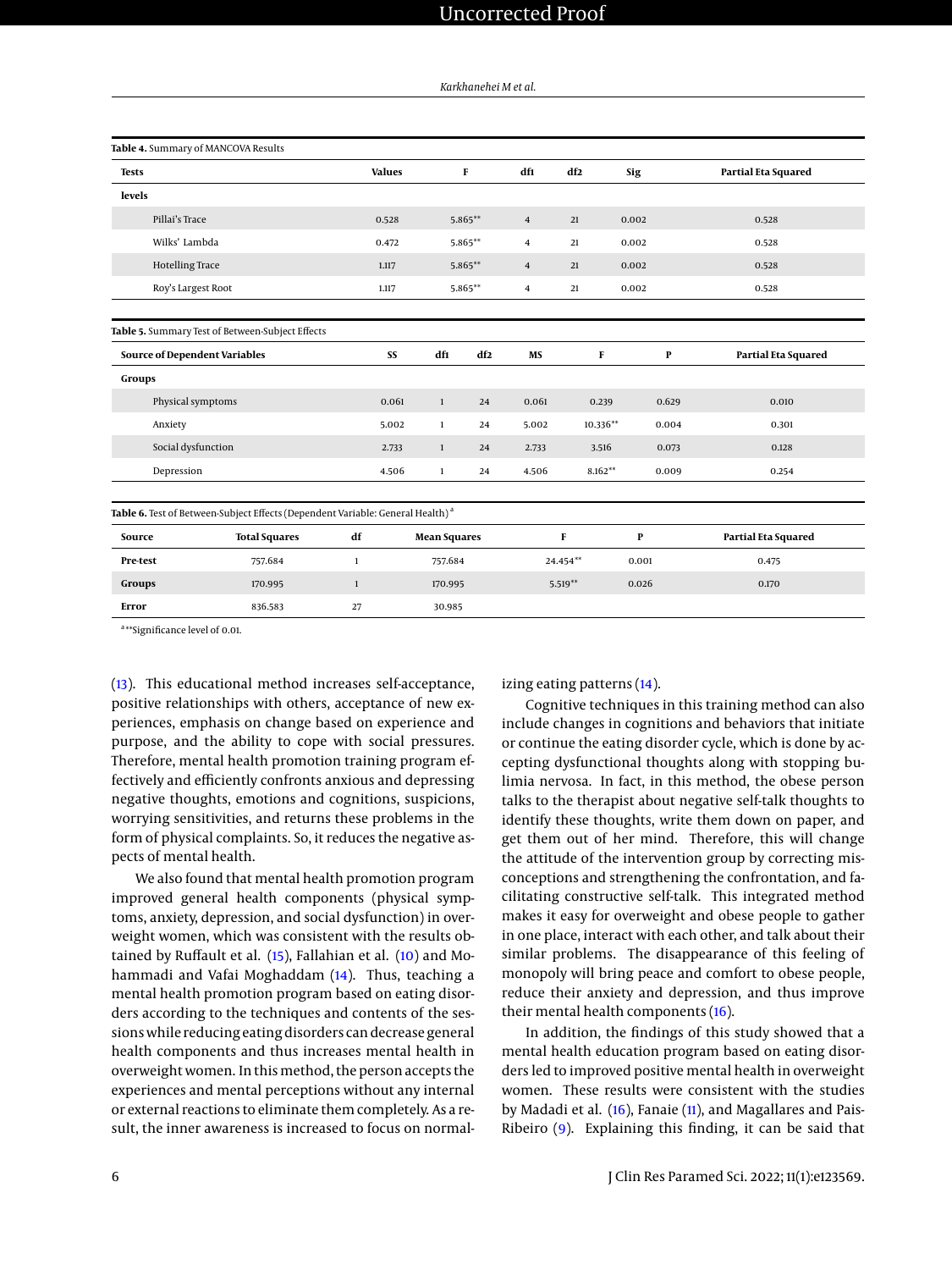based on empirical evidence, people with eating disorders experience more negative emotions such as anger, shame, fear, and sadness, and find these emotions overwhelming. As a result, engaging in bulimia nervosa behaviors provide a means of counteracting or avoiding experiencing these emotions. Therefore, training this program can help overweight people to learn emotion management skills instead of suppressing their negative emotions by eating. This can lead to the improvement of eating habits, and this successful regulation of emotion is widely associated with mental health [\(24\)](#page-7-16).

In fact, overweight and obesity are associated with a variety of negative moods such as anxiety, depression, social dysfunction, and physical dissatisfaction. Since the mood is one of the main factors in mental well-being, by training a mental health promotion program, overweight people will learn skills that will make them know themselves better and recognize their positive experiences, and recognize the role of these positive experiences in increasing and promoting self-esteem. Paying attention to the positive points and good experiences of the past increases the possibility of more positive perceptions of oneself and others. This enables them to takemore responsibility for their own values and to achieve a fuller understanding of themselves, which ultimately leads to increased mental health.

Among the limitations of the present study were the impossibility of six-month follow-up and the small sample size. Furthermore, the statistical population was limited to overweight women referred to health centers and sports clubs in Kangavar city in 2019. So, generalizing the findings to men should be done cautiously. Similar studies are suggested to be conducted in other cities and among men. It is also recommended to use structured or semi-structured interviews to collect data.

#### *5.1. Conclusions*

According to the research results, training program to promote mental health based on eating disorders can improve general health and its components (physical symptoms, depression, anxiety, and occupational disorders) and lead to positive mental health in overweight women. Therefore, due to the high prevalence of obesity and overweight in Iran and the resulting physical and psychological effects, this training program can be effective in reducing weight among women in Iran. So, this training program can be used by psychologists, counselors, and therapists to improve eating patterns and promote positive mental health of overweight people.

#### **Acknowledgments**

This study was approved by the Research Ethics Committee of the Islamic Azad University Sanandaj (code: IR.IAU.SDJ.REC.1399.032). We also thank all participants in the study.

#### **Footnotes**

**Authors' Contribution:** H.A. conceived and designed the evaluation and drafted the manuscript. M.K. participated in designing the evaluation, performed parts of the statistical analysis, and helped to draft the manuscript. O.M. and Q.K. collected and interpreted the data, and revised the manuscript. All authors read and approved the final manuscript.

**Conflict of Interests:** The authors declare that they have no competing financial interests or personal relationships which have or could be perceived to have influenced the work reported in this article.

**Data Reproducibility:** It was not declared by the authors.

**Ethical Approval:** This study was approved by the Research Ethics Committee of the Islamic Azad University Sanandaj (code: IR.IAU.SDJ.REC.1399.032). Link: ethics.research.ac.ir/EthicsProposalView.php?id=146450

# **Funding/Support:** No funding.

**Informed Consent:** Written consent was obtained from all participants.

#### **References**

- <span id="page-6-0"></span>1. Pozza C, Isidori AM. What's Behind the Obesity Epidemic. *Imaging in bariatric surgery*. Springer; 2018. p. 1–8.
- <span id="page-6-1"></span>2. Hall KD. Did the Food Environment Cause the Obesity Epidemic? *Obesity*. 2018;**26**(1):11–3. doi: [10.1002/oby.22073.](http://dx.doi.org/10.1002/oby.22073) [PubMed: [29265772\]](http://www.ncbi.nlm.nih.gov/pubmed/29265772). [PubMed Central: [PMC5769871\]](https://www.ncbi.nlm.nih.gov/pmc/articles/PMC5769871).
- <span id="page-6-2"></span>3. D O'Brien P, Hinder LM, Callaghan BC, Feldman EL. Neurological consequences of obesity. *Lancet Neurol*. 2017;**16**(6):465–77. doi: [10.1016/s1474-4422\(17\)30084-4.](http://dx.doi.org/10.1016/s1474-4422(17)30084-4)
- <span id="page-6-3"></span>4. Contu L, Hawkes CA. A Review of the Impact of Maternal Obesity on the Cognitive Function and Mental Health of the Offspring. *Int J Mol Sci*. 2017;**18**(5). doi: [10.3390/ijms18051093.](http://dx.doi.org/10.3390/ijms18051093) [PubMed: [28534818\]](http://www.ncbi.nlm.nih.gov/pubmed/28534818). [PubMed Central: [PMC5455002\]](https://www.ncbi.nlm.nih.gov/pmc/articles/PMC5455002).
- <span id="page-6-4"></span>5. Molaei1 N, Derafsh P, Fat'hi Ashtiani A. Evaluation of the Psychometric Properties of the Positive Mental Health Scale in the Cultural Context and Samples of the Iranian Community. *International Conference on Culture of Psychopathology and Education*. 2017. p. 1–11.
- <span id="page-6-5"></span>6. Cook B, Leininger L. The ethics of exercise in eating disorders: Can an ethical principles approach guide the next generation of research and clinical practice? *J Sport Health Sci*. 2017;**6**(3):295–8. doi: [10.1016/j.jshs.2017.03.004.](http://dx.doi.org/10.1016/j.jshs.2017.03.004) [PubMed: [30356587\]](http://www.ncbi.nlm.nih.gov/pubmed/30356587). [PubMed Central: [PMC6189014\]](https://www.ncbi.nlm.nih.gov/pmc/articles/PMC6189014).
- <span id="page-6-6"></span>7. Rezaei M, Aflakseir A, Mohammadi N, Yavari AH, Ghayour M. [Study of the Perfectionism Role and Body Mass Index in Prediction of Eating Disorders with Mediating the Role of Body Dissatisfaction among Female Students of University]. *J Rafsanjan Univ Med Sci*. 2015;**14**(3):223– 34. Persian.